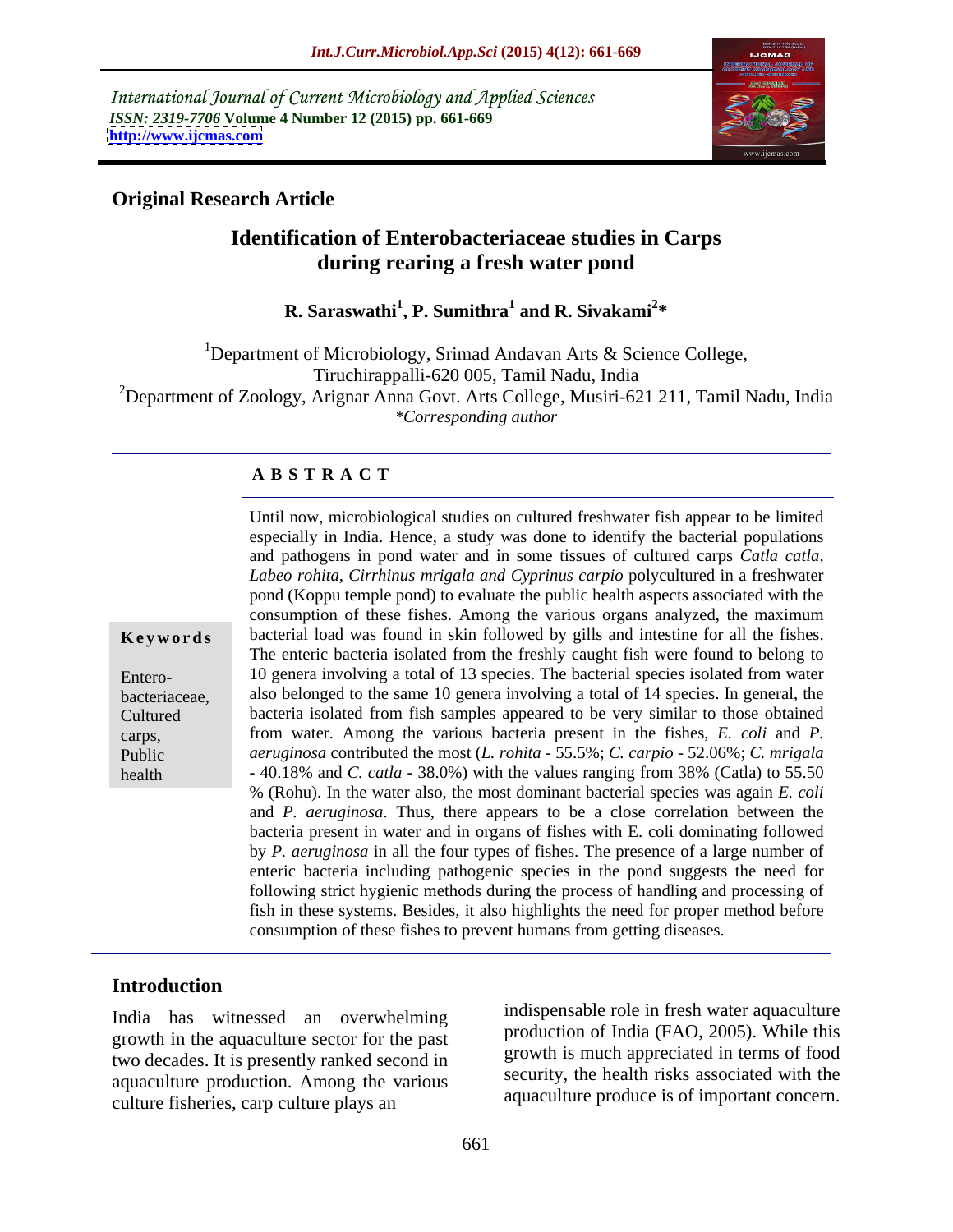Only recently, has attention been given to kidney and muscle of different fish species composition of the microflora, its variations especially in India (Surendran and

In recent times, increased attention is given the bacterial populations and pathogens in to the possibility of cultured fish as vector of human pathogenic bacteria (Apun *et al.,* carps *Catla catla, Labeo rohita, Cirrhinus* 1999; Islam *et al.,* 2000). Fish living in *mrigala* and *Cyprinus carpio* polycultured in natural environment are known to harbour a freshwater pond (Koppu Temple Pond) to pathogenic Enterobacteriaceae (Pillay, evaluate the public health aspects associated 1990). Invasion of fish muscles due to the with the consumption of these fishes. The breakage of immunological barrier by pathogens is likely to occur when the fish control on handling and processing of fishes are raised in ponds containing high levels of in these systems by reducing the microbial faecal coliforms, *E. coli* and *Salmonella* sp*.* (Guzman *et al.,* 2004). Ogbondeminu and Okoeme (1989) reported that 50% of the **Materials and Methods** microorganisms recovered from both fish and water of earthern pond fertilized with The pond from which fish were sampled animal faecal waste were members of the was the Koppu temple pond, Tiruchirappalli, family Enterobacteriaceae. In addition, most diseases in humans are caused by opportunistic enteric pathogens, which are prevalent in the rearing environments Water samples for microbiological analyses (Brock, 1993; Jayasree *et al.,* 1999). Reports were collected, put aspetically into sterile of the occurrence of pathogenic strains of *E. coli* from fisheries sources and outbreaks of within 1-2 hours of collection in the illness due to them are also increasing laboratory. All water samples were analysed (Samadpour *et al.,* 1994; Kumar *et al.,* 2001; for the presence of total and faecal coliform TeoPhilo *et al.,* 2002; Surendraraj *et al.,* 2009; Sivakami *et al.,* 2011). *Salmonella* by the most probable number

microbiological studies focusing on bacterial of both temperate and tropical waters isolation aimed at establishing causes of fish (Sakata *et al.,* 1980; Ogbendeminu, 1993). diseases and medication methods. Further Until now, microbiological studies on only minimal attention has been given to the cultured freshwater fish appear to be limited in time and effect on fish (Zmyslowska *et*  Gopakumar, 1991; Sivakami *et al.,* 1996; *al.,* 2001). 2011; Surendraraj *et al.,* 2009). Hence, the especially in India (Surendran and object of the present study was to identify pond water and in some tissues of cultured information obtained would allow a better health hazards.

#### **Materials and Methods**

Tamil Nadu, India where polyculture of carps was practiced.

Hence, increased attention is given to the Public Health Association (APHA 1980) possibility of fish acting as vectors of human procedures. The total viable count (TVC) of pathogenic bacteria (Hejkal *et al.,* 1983; all heterotrophic bacteria was done on Rice *et al.*, 1987; Buras *et al.*, 1987) as a nutrient agar plates incubated at 28<sup>o</sup>C for 48 wide range of bacteria like *Escherichia coli*, hours. Ten specimens from each fish species *Mycobacterium* sp., *Pseudomonas* sp., were examined on the day of harvest. Swab *Vibrio* sp., *Salmonella* sp., *Shigella* sp., samples of about 4-5 cm<sup>2</sup> fish skin area were *Proteus* sp., and *Enterococcus* species have collected and inoculated onto media as those been isolated from skin, digestive tracts, used for the water samples to estimate the500 ml sampling bottles and examined bacteria, faecal Streptococci and pathogenic (MPW) method following the American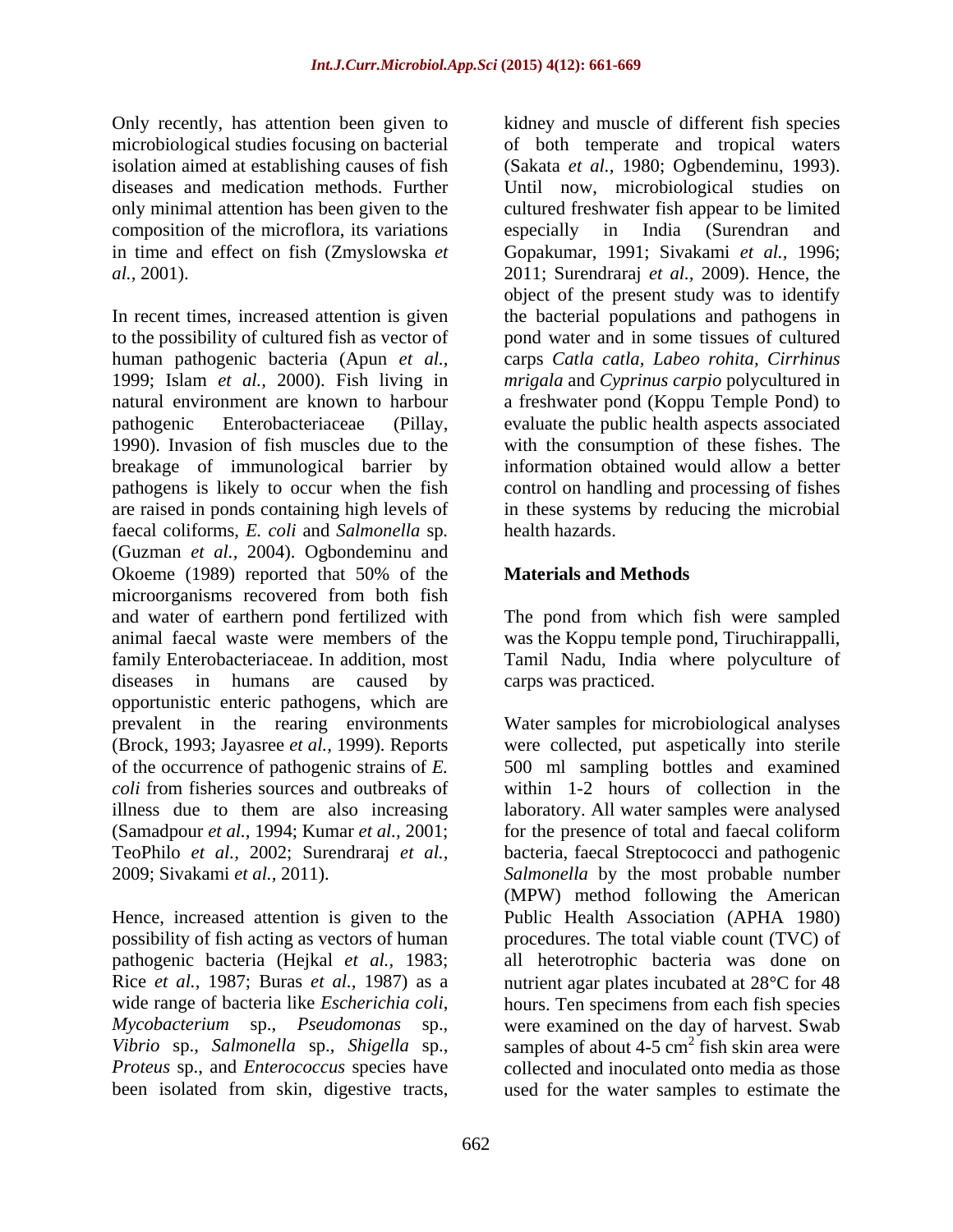MPN values. Pieces of fish muscle, gills and among the various organs analyzed, the digestive tracts were collected separately under aseptic conditions and put into sterile followed by gills and intestine for all the petri dishes. Corresponding organs from the same fish species were pooled, weighed and Conkey agar and incubated at  $37^{\circ}$ C for 24 -48 hrs. For qualitative identification of bacteria isolated from fish samples appeared various bacteria from water and fish to be very similar to those obtained from various bacteria from water and fish samples, fresh solid media of modified inoculated in duplicate and incubated at contributed the most (*L. rohita* - 55.5%; *C.*<br>37°C for 24 hrs. After distinct coloured carpio - 52.06%; *C. mrigala* - 40.18% and 37 C for 24 hrs. After distinct coloured colonies of various bacteria developed on the plates, further identification of the bacterial colonies were done according to water also, the most dominant bacterial Edwards and Ewing (1972). Cowan (1974). Species was again *E. coli* and *P. aeruginosa.* Edwards and Ewing (1972), Cowan (1974), species was again *E. coli* and *P. aeruginosa.*<br>Martin and Washington (1980). Brenner Thus, there appears to be a close correlation Martin and Washington (1980), Brenner

Table-1 records the various physicochemical variables analysed in water during the sampling day. Tables-2 and 3 present the size and weight ranges of the various carps used for the present study. All the fishes were almost of the same size and weight except for *Labeo rohita* which was longer in size. Tables 4 and 5 record the bacterial counts in water and among the various carp tissues. A comparison of the bacterial count in the skin among the four carps reveals that *Cyprinus carpio* recorded the maximum count followed by *Cirrhinus mrigala, Labeo rohita* and *Catla catla.* Amongst the gills, the maximum load was found in *C. catla* followed by *C. mrigala*, *L. rohita* and *C. carpio*. However, bacterial counts in found in *C. mrigala* followed by *C. catla, L. rohita* and *C. carpio*. Thus, in general,

maximum bacterial load was found in skin fishes.

homogenized with a sterile warring blender The enteric bacteria isolated from the freshly with 10 ml of 0.1% phosphate buffer saline caught fish were found to belong to 10 of pH 7.5 per gram of fish tissue. A volume genera involving a total of 13 species. The of 0.1 ml of the homogenate was plated bacterial species isolated from water also subsequently onto nutrient agar and Mac belonged to the same 10 genera involving a faecal coliform (M-FC) agar were the fishes b *E. coli* and *P. aeruginosa* (1984) and Cheesbrough (1989). between the bacteria present in water and in **Results and Discussion** followed by *P. aeruginosa* in all the four total of 14 species. Thus, in general, the bacteria isolated from fish samples appeared to be very similar to those obtained from water. Among the various bacteria present in the fishes , *E. coli* and *P. aeruginosa* contributed the most (*L. rohita* - 55.5%; *C. carpio* - 52.06%; *C. mrigala* - 40.18% and *C. catla* - 38.0%) with the values ranging from 38% (Catla) to 55.50 % (Rohu). In the water also, the most dominant bacterial species was again *E. coli* and *P. aeruginosa*. Thus, there appears to be <sup>a</sup> close correlation organs of fishes with *E. coli* dominating types of fishes. A close perusal of the bacteria present in water and fish samples further reveals that in *Catla catla*, *Vibrio parahaemolyticus* was absent while in *Labeo rohita*, *Enterobacter aerogenes* and *Salmonella* sp were absent; in *Cirrhinus mrigala*, *Proteus mirabilis* and *Klebsiella* sp were absent and in *Cyprinus carpio*, *Enterobacter cloacae*, *Proteus rettgeri* and *Salmonella* were absent.

intestine reveals that the maximum load was 2011; Surendraraj *et al.*, 2009). These Literature indicates that the intestinal bacterial flora from freshly caught fishes of other ponds also included *Enterobacter* sp, *Proteus* sp., *Salmonella* sp., *Pseudomonas*  sp., *Klebsiella* sp., *Serratia* sp., *Shigella* sp. and *Yersinia* sp (Souter *et al.,* 1976; Ogbondeminu, 1993; Sivakami *et al.,* 1996; 2011; Surendraraj *et al.,* 2009). These observations are in line with those of the present study.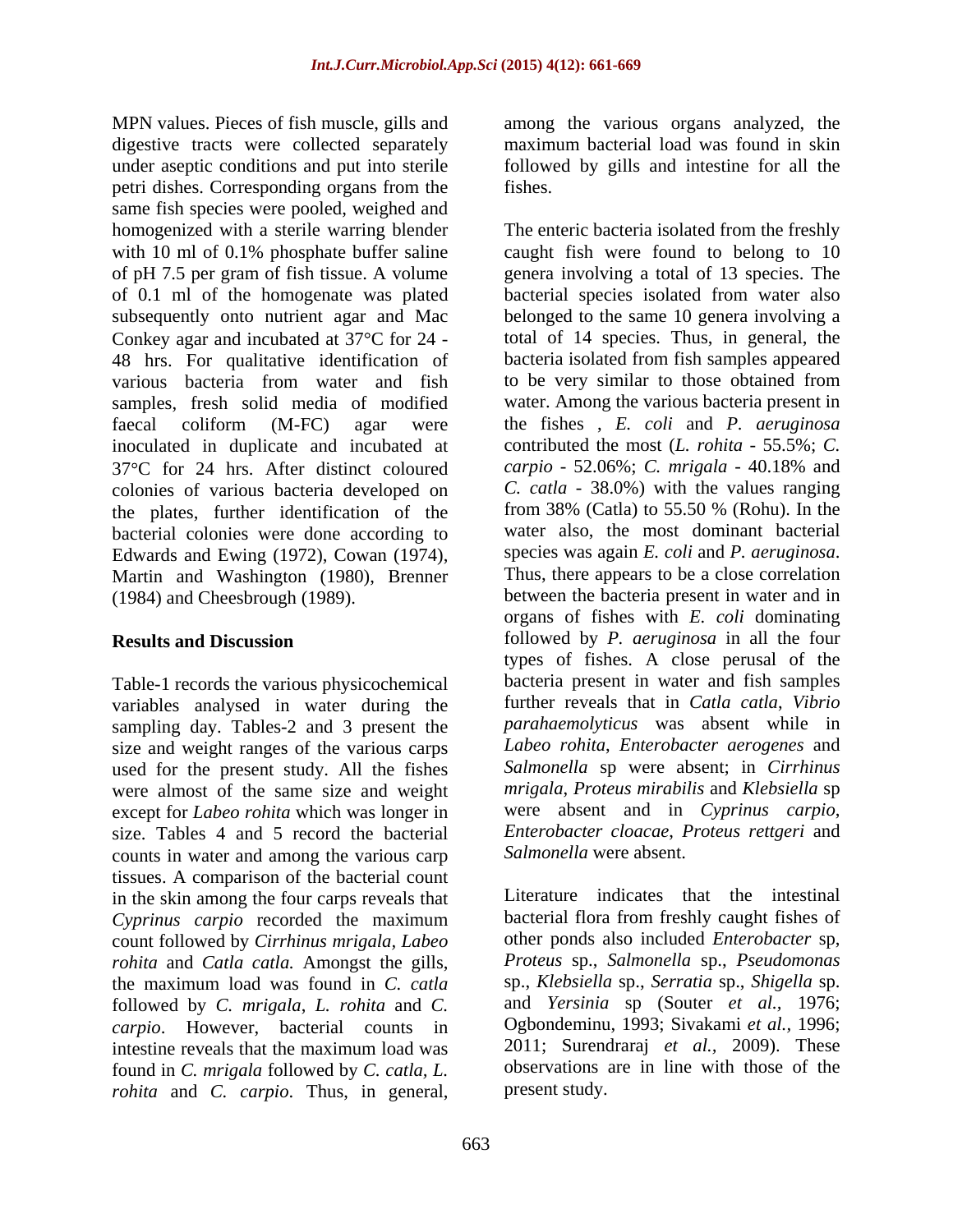| <b>S. No.</b>           | <b>Parameters</b>              | <b>Units</b>    | <b>Result</b>    |
|-------------------------|--------------------------------|-----------------|------------------|
|                         | Atmospheric Temperature        | $\rm ^{\circ}C$ | 27               |
| $\mathcal{L}_{\bullet}$ | Water Temperature              | $\rm ^{\circ}C$ | 26               |
|                         | Colour                         |                 | Little bit muddy |
|                         | nF                             |                 | 8.6              |
|                         | Dissolved Oxygen               | mg/l            | 8.97             |
| 6.                      | Carbon dioxide                 | mg/l            | 16.79            |
| $\overline{ }$          | Total alkalinity               | mg/l            | 245              |
|                         | Phenolphthalein Alkalinity     | mg/l            | 34               |
| 9.                      | Methyl Orange Alkalinity       | mg/l            | 120              |
|                         | 10. Phenolphthalein Alkalinity | mg/l            | 18               |
| 11.                     | Hardness                       | mg/l            | 136              |
| 12.                     | Calcium                        | mg/l            | 24.66            |
| 13.                     | Nitrates                       | mg/1            | 0.017            |
| 14.                     | Nitrites                       | mg/l            | 0.012            |
| 15.                     | Phosphates                     | mg/l            | 0.110            |
| 16.                     | Silicate                       | mg/l            | 0.092            |
| 17.                     | Chlorides                      | mg/l            | 49.6             |
| 18.                     | Total solids                   | mg/l            | 945              |
|                         | 19. Magnesium                  | mg/l            | 32.2             |

**Table.1** Physico-Chemical Parameters of Freshwater Pond

**Table.2** Size and Weight Ranges of the Fish Species used in this Study

| S. No.   | $ -$<br><b>Name</b>          | Size Range (cm) | <b>Average Size (cm)</b>      | <b>Weight Range (g)</b> | Average Range (g) |
|----------|------------------------------|-----------------|-------------------------------|-------------------------|-------------------|
|          | $\sim$ $\sim$<br>Catla catla | 34.2-41.6       | 37.82                         | 530.2-620.7             | F77.70            |
| <u>.</u> | Labeo rohita                 | 51.7-58.4       | 54.53                         | 510.6-633.7             | 584.42            |
|          | Cirrhinus mrigala            | 36.3-44.1       | 40.18                         | 580.2-710.6             | 630.10            |
|          | Cyprinus carpio              | 37.4-47.9       | 10.00<br>$\sim$ $\sim$ $\sim$ | 600.8-810.4             | 684.18            |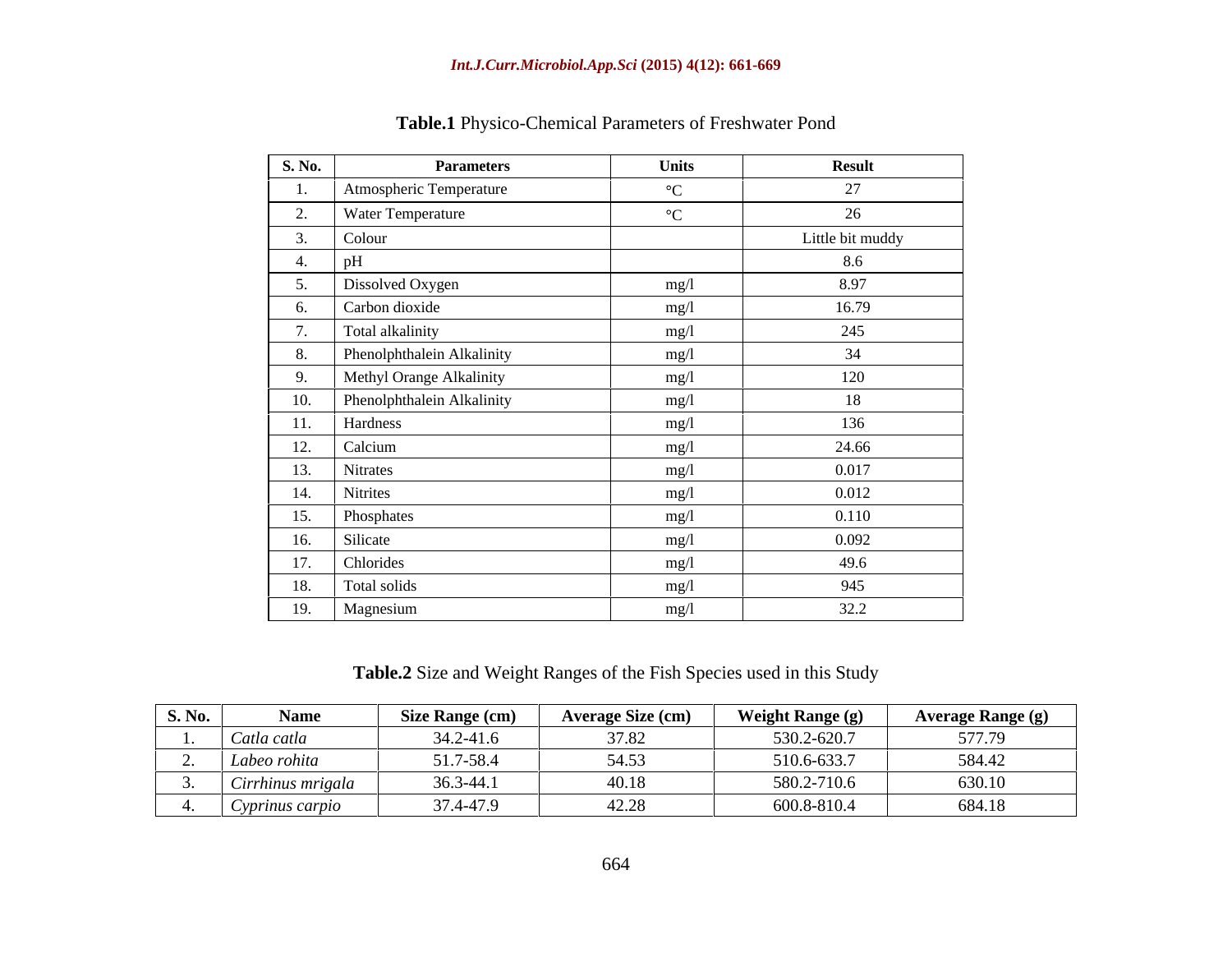| <b>Table.3</b> Bacterial Counts in Pond Water (per millitre) |  |
|--------------------------------------------------------------|--|
|--------------------------------------------------------------|--|

| S. No.   Total Bacterial Count | <b>IZOOIII</b><br><b>Temperature</b> | <b>Bacterial Cour</b><br><b>Total B</b><br>at 37 $\degree$ | <b>Total Coliforms</b><br>$(MPN)^*$ | <b>Faecai</b><br><i>Streptococci</i> |
|--------------------------------|--------------------------------------|------------------------------------------------------------|-------------------------------------|--------------------------------------|
| $2.42\times10^{7}$             |                                      | $8.12\times10^{6}$                                         | $6.42\times10^{2}$                  |                                      |

\*MPN: Most Problem Number

**Table.4** Bacterial Counts in Skin Surface, Gills and Intestine in Four Carp Species (Means of 10 Specimens)

| <b>S. No.</b> | <b>Tissues</b>   | Fish              | <b>Total Bacterial</b><br><b>Count at RT</b> | <b>Total Bacterial</b><br>Count at 37 °C | <b>Total</b><br><b>Coliforms</b> | <b>Coagulase Positive</b><br><b>Staphylococci</b> | Faecal<br><b>Streptococci</b> |
|---------------|------------------|-------------------|----------------------------------------------|------------------------------------------|----------------------------------|---------------------------------------------------|-------------------------------|
|               | Skin surface     | Catla catla       | $2.94 \times 10^{4}$                         | $6.98 \times 10^{3}$                     | 50                               |                                                   | 48                            |
|               | (Counts $g^-$    | Labeo rohita      | $3.98 \times 10^{3}$                         | $9.42 \times 10^{2}$                     | 80                               | 32                                                | 70                            |
|               |                  | Cirrhinus mrigala | $3.12 \times 10^{4}$                         | $10.40 \times 10^3$                      | 130                              | 26                                                | 20                            |
|               |                  | Cyprinus carpio   | $2.04 \times 10^{3}$                         | $11.42 \times 10^{2}$                    | 40                               |                                                   | 40                            |
|               | Gills            | Catla catla       | $3.92 \times 10^{5}$                         | $10.98 \times 10^4$                      | 280                              |                                                   | 180                           |
|               | (Counts $g^-$    | Labeo rohita      | $6.42 \times 10^{4}$                         | $5.12 \times 10^{4}$                     | 260                              | 10                                                | 170                           |
|               |                  | Cirrhinus mrigala | $2.80 \times 10^{5}$                         | $11.42 \times 10^4$                      | 420                              |                                                   | 140                           |
|               |                  | Cyprinus carpio   | $2.62 \times 10^{3}$                         | $3.42 \times 10^{4}$                     | 250                              |                                                   | 120                           |
|               | Intestine        | Catla catla       | $7.52 \times 10^{4}$                         | $10.14 \times 10^6$                      | 1220                             |                                                   | 260                           |
|               | with Contents    | Labeo rohita      | $5.94 \times 10^{6}$                         | $4.42 \times 10^{5}$                     | 760                              |                                                   | 240                           |
|               | (Counts $g^{-1}$ | Cirrhinus mrigala | $9.72 \times 10^{5}$                         | $8.00 \times 10^{5}$                     | 3020                             |                                                   | 300                           |
|               |                  | Cyprinus carpio   | $7.72 \times 10^{6}$                         | $6.41 \times 10^{5}$                     | 1020                             |                                                   | 280                           |

RT - Room Temperature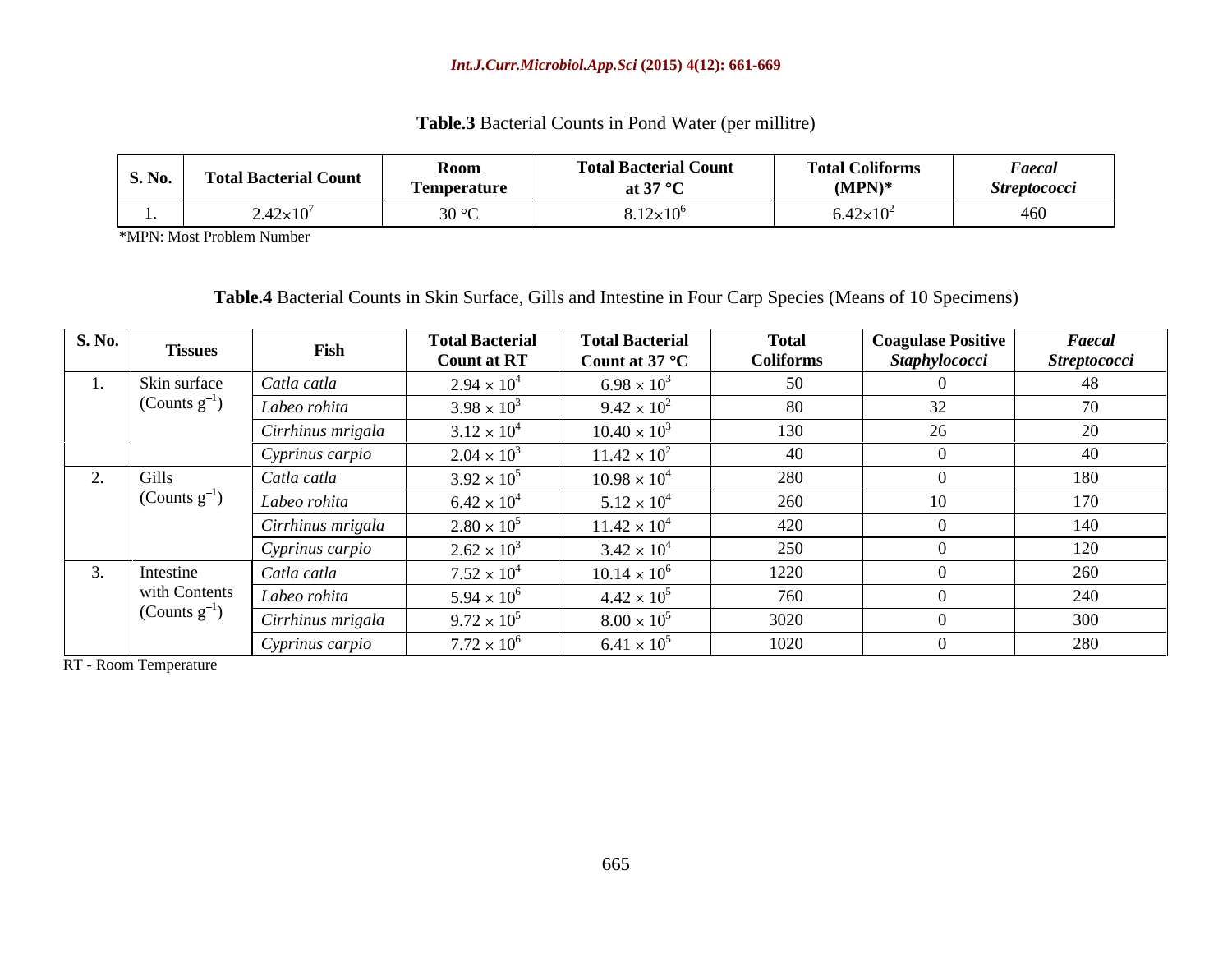| <b>S. No.</b> | <b>Bacteria</b>              | Water | Catla catla | Labeo rohita | Cirrhinus mrigala | Cyprinus carpio |
|---------------|------------------------------|-------|-------------|--------------|-------------------|-----------------|
|               | Escherichia coli             | 20.78 | 19.40       | 35.34        | 21.42             | 29.64           |
|               | 2. Enterobacter cloacae      | 7.43  | 9.27        | 7.16         | 6.44              | Nil             |
|               | Enterobacter aerogenes       | 5.60  | 5.80        | Nil          | 7.20              | 10.20           |
|               | Proteus rettgeri             | 2.89  | 2.50        | 3.16         | 8.40              | Nil             |
|               | 5. <i>Proteus mirabilis</i>  | 5.96  | 5.20        | 4.26         | Nil               | 4.26            |
|               | Proteus vulgaris             | 7.60  | 6.40        | 6.20         | 9.20              | 8.42            |
|               | Salmonella typhi             | 4.20  | 1.10        | Nil          | 10.42             | Nil             |
|               | Pseudomonas aeruginosa       | 14.44 | 18.60       | 20.16        | 18.76             | 22.42           |
|               | Klebsiella pnemoniae         | 9.22  | 4.80        | 7.42         | Nil               | 4.42            |
|               | 10. Aeromonas hydrophila     | 3.88  | 9.93        | 2.30         | 2.16              | 4.64            |
| 11.           | Vibrio alginolyticus         | 4.02  | 2.93        | 3.00         | 3.10              | 3.00            |
|               | 12. Vibrio parahaemolyticus  | 1.02  | Nil         | 0.70         | 0.60              | 0.70            |
| 13.           | $\int$ Staphylococcus aureus | 2.02  | 1.40        | 1.40         | 2.30              | 1.60            |
|               | 14. Streptococous faecalis   | 4.40  | 3.00        | 3.00         | 4.20              | 4.40            |
|               | 15. Unidentified Isolates    | 6.30  | 6.00        | 10.10        | 6.00              | 6.20            |

# **Table.5** Distribution (%) of Enteric Bacterial Species from Intestinal Tracts of Fish and Pond Water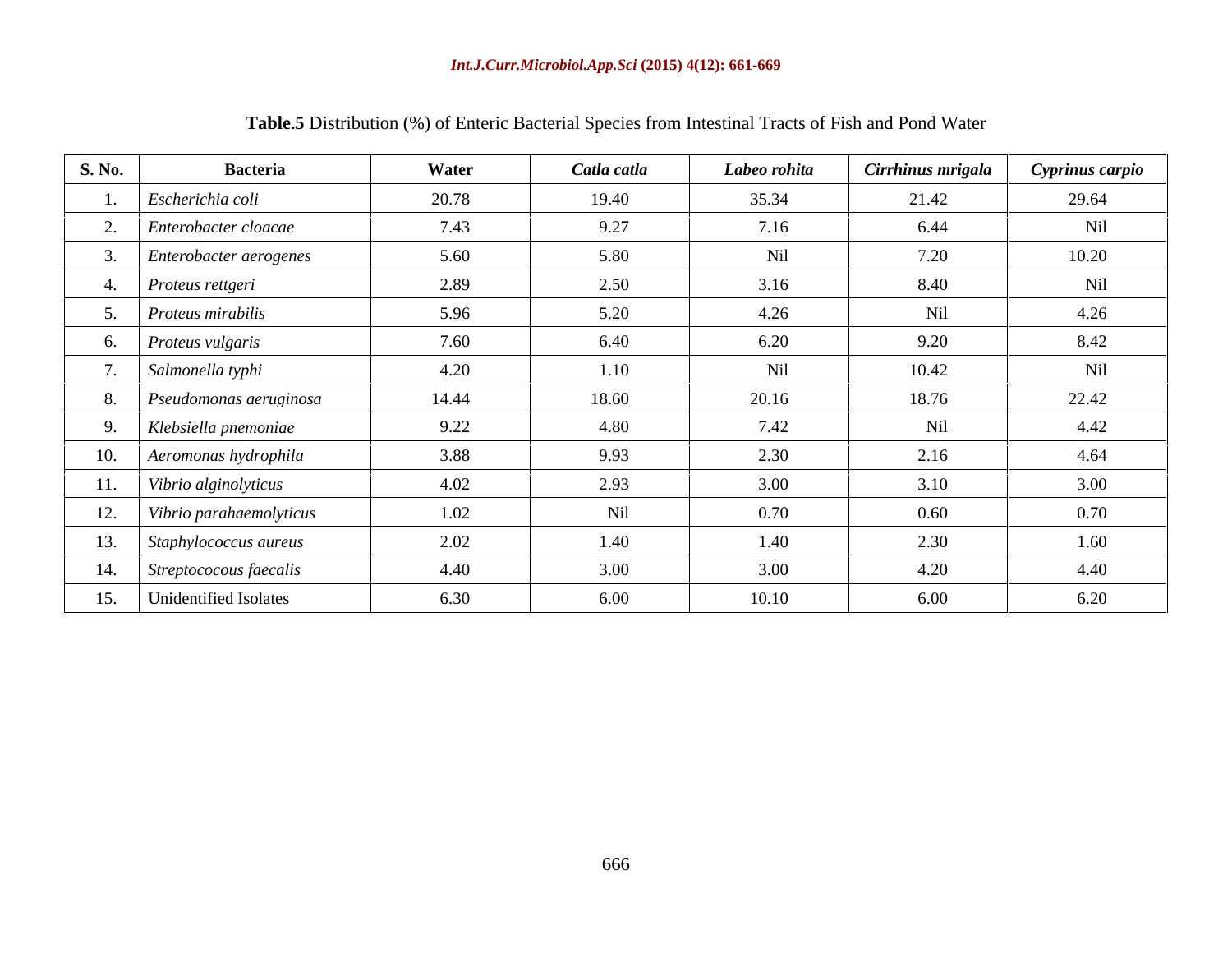Previous studies on the bacterial microflora References of some fresh water fishes in tropical water (Fasanya *et al.,* 1988; Apun *et al.,* 1999; Islam *et al.,* 2000; Kumar *et al.,* 2001; Teoplulo *et al.,* 2002; Surendraraj *et al.,* 2009; Sivakami *et al.,* 2011) also showed that the most predominant organism isolated from the skin and gills of fishes belonged to the Enterobacteriaceae family as has also

The bacterial composition in all the fish 292. species appeared to be a reflection of the Brenner, D. J. (1984). Enterobacteriaceae. bacteria found in the pond water. Several authors (Geldreich and Clarke, 1966; Nieto *et al.,* 1984; Buras *et al.,* 1987; Kreig), Williams and Wilkins, Ogbondeminu, 1993; Surendararaj *et al.,* reported that the bacterial flora of fish is a reflection of their respective environments.

Thus it is quite natural that *E. coli* and *P. aeruginosa* which are the dominant bacteria in water also dominated in all the fishes cultured. While the presence of *E. coli* can be attributed to the addition of animal manure, the entry of *P. aeruginosa* into the Buras, N., Dued, L., Niv, S., Hepher, B. pond might be due to water containing these and Sandbank, E. (1987). bacteria from the nearby areas entering into

Thus, it appears that it is more likely to be a Cheesbrough, M. (1989). *Medical* water related problem then a fish related one because the bacteria appears to enter the fish through the media. Nevertheless, the presence of a large number of enteric pp.198. bacteria including pathogenic species in the Cowan S. T. (1974). *Cowan and Steel s* pond suggests the need for following strict *Manual for the Identifica*<br>hygienic methods during the process of *Medical Bacteria* hygienic methods during the process of *Medical Bacteria*. 2<sup>nd</sup> edn. handling and processing of fish in these Cambridge University Press, systems. Besides, it also highlights the need Cambridge. for proper method before consumption of Edwards, P. R. and Ewing, W. A. (1972). these fishes to prevent ourselves from *Identification of Entero*getting diseases. bacteriaceae. 3rd edn. Burgess

#### **References**

- APHA ( 1980). *Standard Methods for the Examination of Water and Wastewater*, 15<sup>th</sup> edition, American edition. American Public Health Asociation, Washington, USA. p. 1200.
- been reported in the present study. The stropical freshwater fish and ponds. Apun, K., Yusof, A.M. and Kumbag, J. (1999). Distribution of bacteria in *Int. J. Environ. Hlth Res*., 9: 285- 292.
	- In: *Bergey s Manual of Systematic Bacterilogy*, Vol. I (Ed., N. R. Baltimore, M.D. pp. 408-516.
- 2009; Sivakami *et al.,* 1996; 2011) have also Brock, J. A. (1993). A Synopsis of Pathology, Diseases and Problems of Cultured *Macrobrachium,* with an emphasis on "Experiences in Hawaiian Prawn Farming.In: CRC Handbook of Mariculture, Vol. I. *Crustacean Aquaculture*, James, P. and Vey Mc (Eds.). CRC Press, Boca Raton, FL, USA, pp. 391.
- the pond as surface runoff water. grown in treated waste water. *Water* and Sandbank, E. ( 1987). Microbiological aspects of fish *Res*., 21:1-10.
	- Cheesbrough, M. (1989). *Medical Laboratory Manual for Tropical Countries*. Vol. II. Microbiology. Butterworth Heinemann, London. pp.198.
	- *Manual for the Identification of Medical Bacteria*. 2 nd edn. Cambridge University Press, Cambridge.
	- *Identification of Entero bacteriaceae*. 3rd edn. Burgess Publishing, MN. pp.143.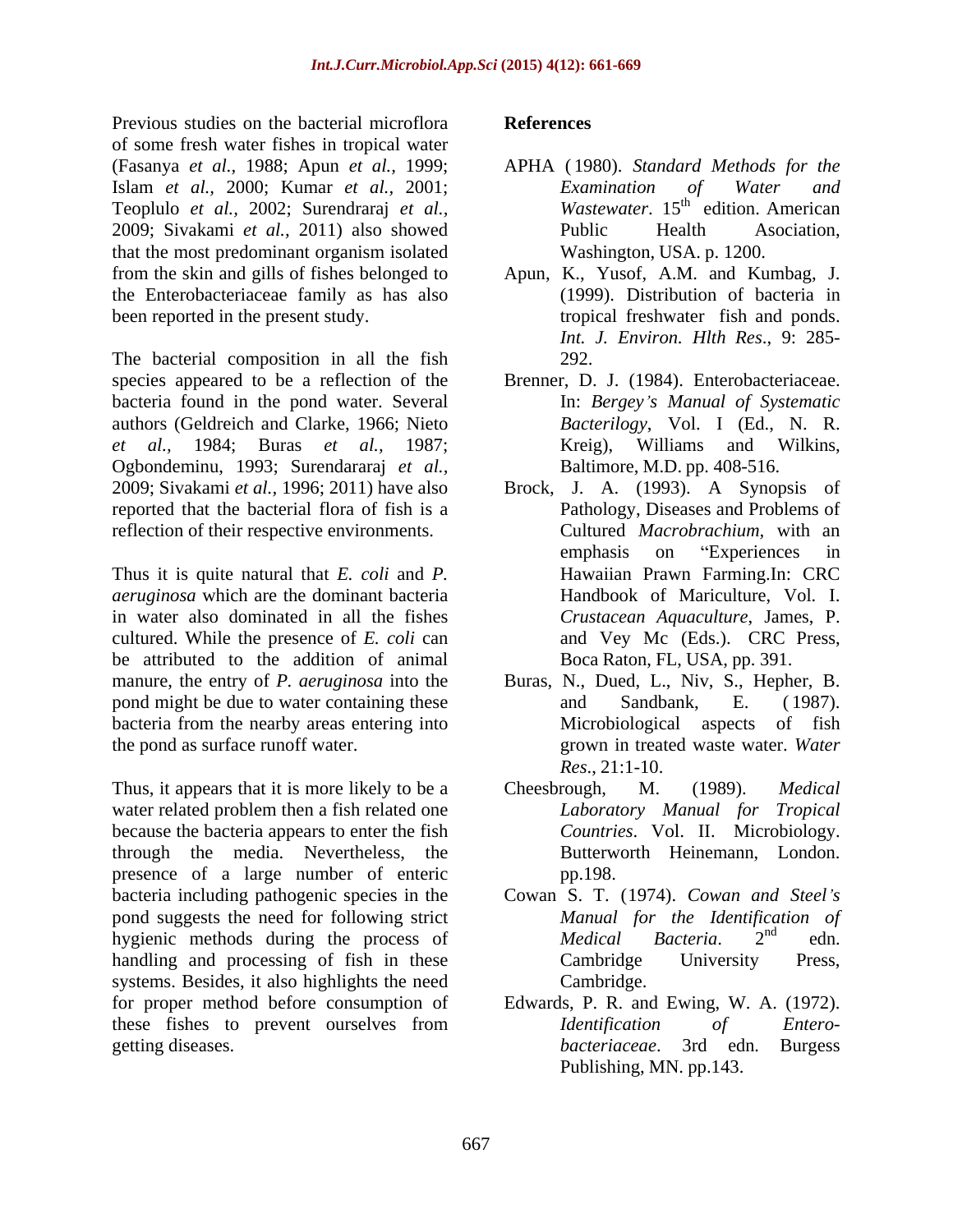- 
- Fasanya, O. A., Oladimeji, A. A. and microflora associated with the skin 195-219. *Appl. Fish. and Hydrobiology*. 3 :
- Geldreich, E. E. and Clarke, N. A. ( 1966). intestinal tract of freshwater fish.
- Guzman, M. C., Bistoni, M. A., Tamagninii, fresh fish *Jenynsia mulidenttata* and
- Hejkal, T. W., Gerba, C. P., Henderson, S.
- Islam, M. S., Begum, A., Khan, S. I., Practices, Pillay, T.V.R. (ed.). Sadique, M. A. and Khan, M. N. H.
- Jayasree, L., Janaki P.R. and Madhavi, R. sensitivity. *J. Aqua. Trop*., 14:289-
- Kumar, H. S., Ottu, S., Karunasagar, I. and marketed in Mangalore, India. *Appl.*
- FAO (2005). *FAO Year book Fishery* Martin, W. J. and Washington, J. A. (1980). *Statistics*: Aquaculture Production. Enterobacteriaceae. In: *The Manual* FIDSU, Rome, Italy. 96: 195. *of Clinical microbiology*, 3 Yakubu, U. J. (1988). Bacterial Hausler and J. P. Truant ed.)., pp.  $rd_{\text{adition}}$ edition and the set of the set of the set of the set of the set of the set of the set of the set of the set of the set of the set of the set of the set of the set of the set of the set of the set of the set of the set of t (E. H. Lennette, A. Belows, W. J. 195-219.
	- and gills of *Tilapia nilotica* Nieto, T. P., Toranzo, A. E. and Barja, J. L. *(Oreochromis nilotica). Nigerian J.* (1984). Comparison between the 49-50. Tingerlings of rainbow trout Bacterial pollution indicators in the in Northwest of Spain. *Hydrobiol*., bacterial microflora associated with fingerlings of rainbow trout cultured in two different hatcheries 72: 142-147.
	- *Appl. Microbiol*., 14: 429-437. L. L. and Gonzalez, R. D. (2004). enteric bacteria in fish and water of Recovery of *Escherichia coli* in tropical aquaculture system. *J.* Ogbondeminu, F. S. ( 1993). The occurrence and distribution of *Aquacul. Trop*. 7: 27-34.
	- *Byrconamericus iheringi*. *Water* Ogbondeminu, F. S. and Okaeme, A. N. *Res*., 38: 2368-2374. ( 1989). Comparative analysis of and Freeze, M. ( 1983). and fish in manured pond. *Biosci.*  Bacteriological, virological and Res. Comm., 1:103-108. bacterial flora associated with water *Res. Comm*., 1: 103-108.
	- chemical evaluation of a waste water Pillay, T. V. R. ( 1990). Fish and Public aquaculture system. *Water Res*., 17: 1749-1755. **Example 20 Aquaculture**, Principles and (2000). Microbiology of pond Health and Disease. In: *Aquaculture, Principles and Practices*, Pillay, Fishing News Book, Farnham, UK., pp. 174-215.
	- ecosystems in rural Bangladesh: Its Rice, T., Buck, D. H., Gorden, R. W. and Public health implications. *Int. J.* Tazik, P. P. (1987). Micrological *Environ. Stud*., 58: 33-46. pathogens and human parasites in (1999). Shell disease in the *Progressive Fish-Culturist*. 46: 230 freshwater Prawn *Macrobrachium* an animal waste polyculture system. 238.
	- *rosenberigii* (de. Man): Etiology, Sakata, T., Okabayash, J. and Kakimoto, D. Pathogenicity and Antibiotic (1980). Variations in the intestinal 298. and sea water. *Bull. Jap. Soc. Sci.* microflora of *Tilapia*, reared in fresh *and Fish. Res*., 40,967-975.
	- Karunasagar, I. (2001). Detection of Samadpour, M., Ongerth, J. E., Liston, J., Shiga-toxigenic *Escherichia coli* Tran, N. and Nguyen, D. (1994). (STEC) in fresh seafood and meat Occurrence of shiga-like toxin- *Microbiol*., 32: 334-338. fresh seafood, beef, lamb, pork and producing *Escherichia coli* in retail poultry from grocery stores in